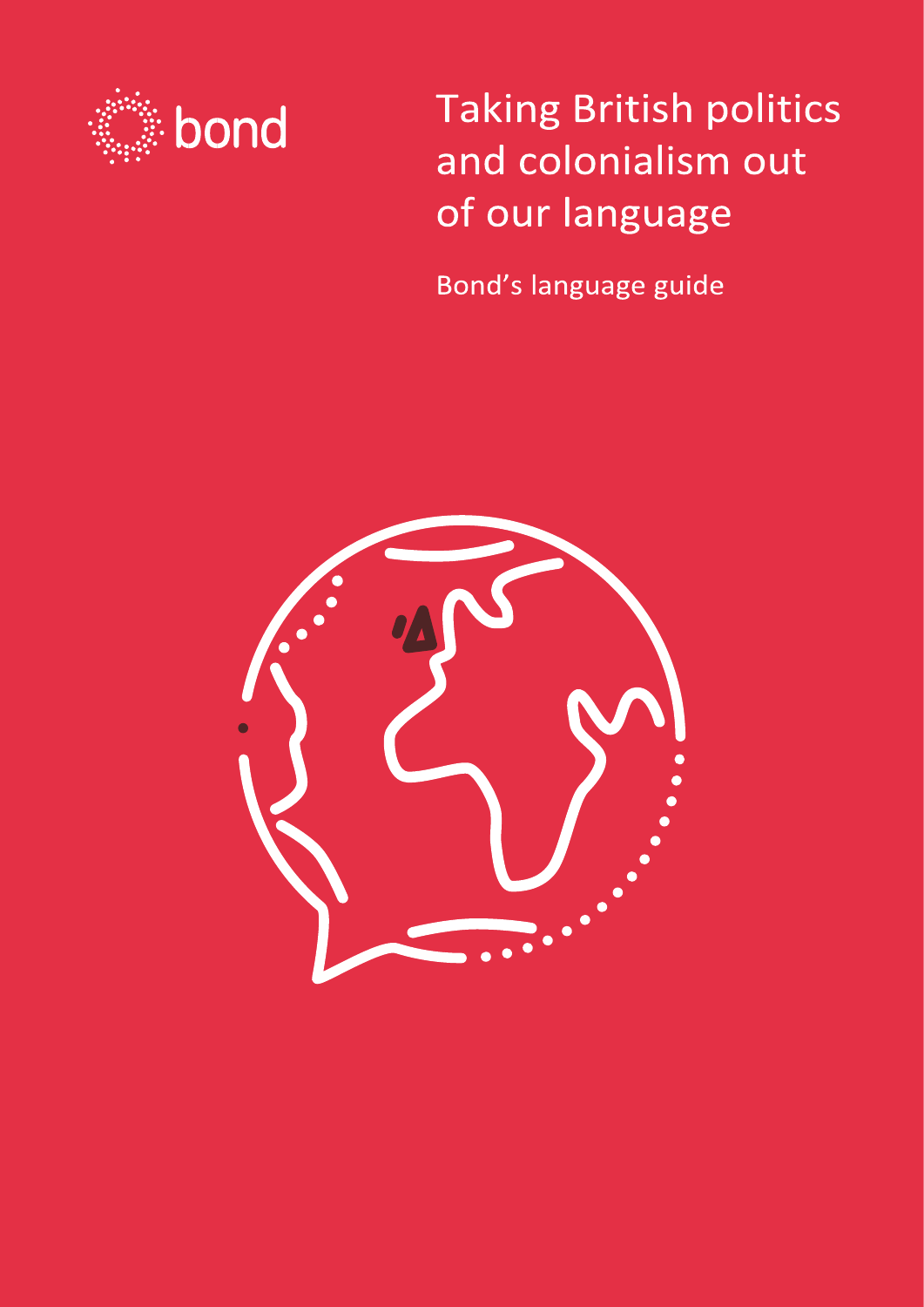Taking British politics and colonialism out of Bond's language **2**

### Over the last few months, Bond has been reflecting on the language we use through our communications, advocacy and training.

We know many of our members are having the same conversations internally. Does the language Bond uses reinforce colonial or outdated thinking? Has Bond's language evolved to capture our efforts to be more progressive, considered, inclusive and locallyled? Are we reinforcing political language that undermines our remit? Is the language we use both publicly and privately consistent with Bond's values of being open, dynamic, influential and collaborative?

At Bond, we believe we have a responsibility to take a position on this and have agreed that there is some language that we will no longer use in our own communication. This piece of work sits amongst a suite of work Bond is doing internally to get its house in order and to support the sector on several issues including pay transparency and fairness, inclusive recruitment, gender equality, shifting power, diverse leadership and safeguarding.

### Why now?

• Language is used inconsistently across Bond and within the sector

Published by Bond, Society Building, 8 All Saints Street, London N1 9RL UK Registered Charity No. 1068839 Company Registration No. 3395681 (England and Wales) © Bond, 2021 This work is licensed under a Creative Commons Attribution-Non Commercial 4.0

International License, https://creativecommons.org/licenses/by-nc/4.0

- Language is often used in ways which validate those in power and validates topdown power structures
- If power changes hands and we change our language with it, it makes us seem inconsistent in terms of our values and what we stand for
- Using language inconsistently dilutes our brand and dilutes our values, and can undermine our case or puts us at risk of being called out for being duplicitous
- Using language that reinforces existing power structures can mean that the very people we want to help are robbed of their agency and their context
- Language and meaning change rapidly and it's time to review given the political and external context
- The sector is struggling to find ways to describe what it does publicly, and Bond can convene and support new thinking
- Other sectors are much better at using accessible language which has helped strengthen public support and understanding for their work. We need to do the same

• Language should not be influenced by or validate existing power structures

• Language should be consistent with our values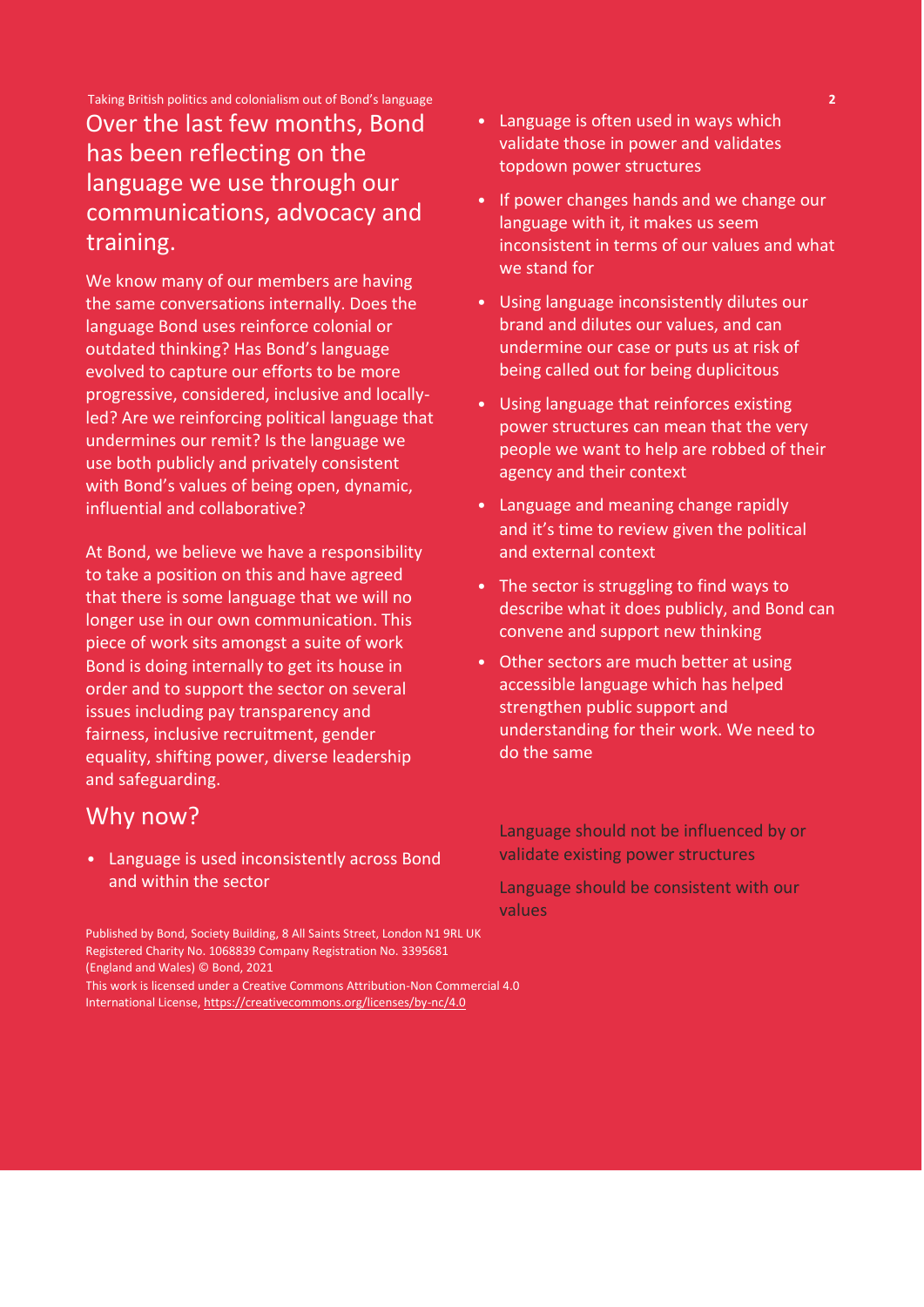- Language should be consistent across all areas of our work
- Language should consistently define the issues we work on in a way that stays true to our values, no matter who the audience is
- Language should describe our work, our staff and our relationships with those we work for in a way that does not undermine their own agency or capability
- Language should not dehumanise or portray people as "other" "victims" and us as "heroes" or "saviors"
- Language should remain constant even in times of political change
- Language should not reflect colonial, paternalistic or oppressive views of the world
- Language should be actively antioppressive and support equality, diversity, and inclusion
- Language should be accessible, clear, and free of jargon, particularly the use of theoretical or academic concepts
- Language that is problematic should be challenged and not left for others to resolve

### Suggested additions

- Avoid portraying the issues we work on as natural. Instead we should show that there is a cause and a solution – and the cause is often linked to inequality and a lack of power (rather than money)
- Avoid speaking on behalf of other people. Where possible, make space for people to tell their own stories from their own perspectives
- Be for something, rather than against it (e.g. rather than anti-poverty, say for a fair and equal world)

• Avoid fear and threat, and instead show the nuance of reality and that change is possible

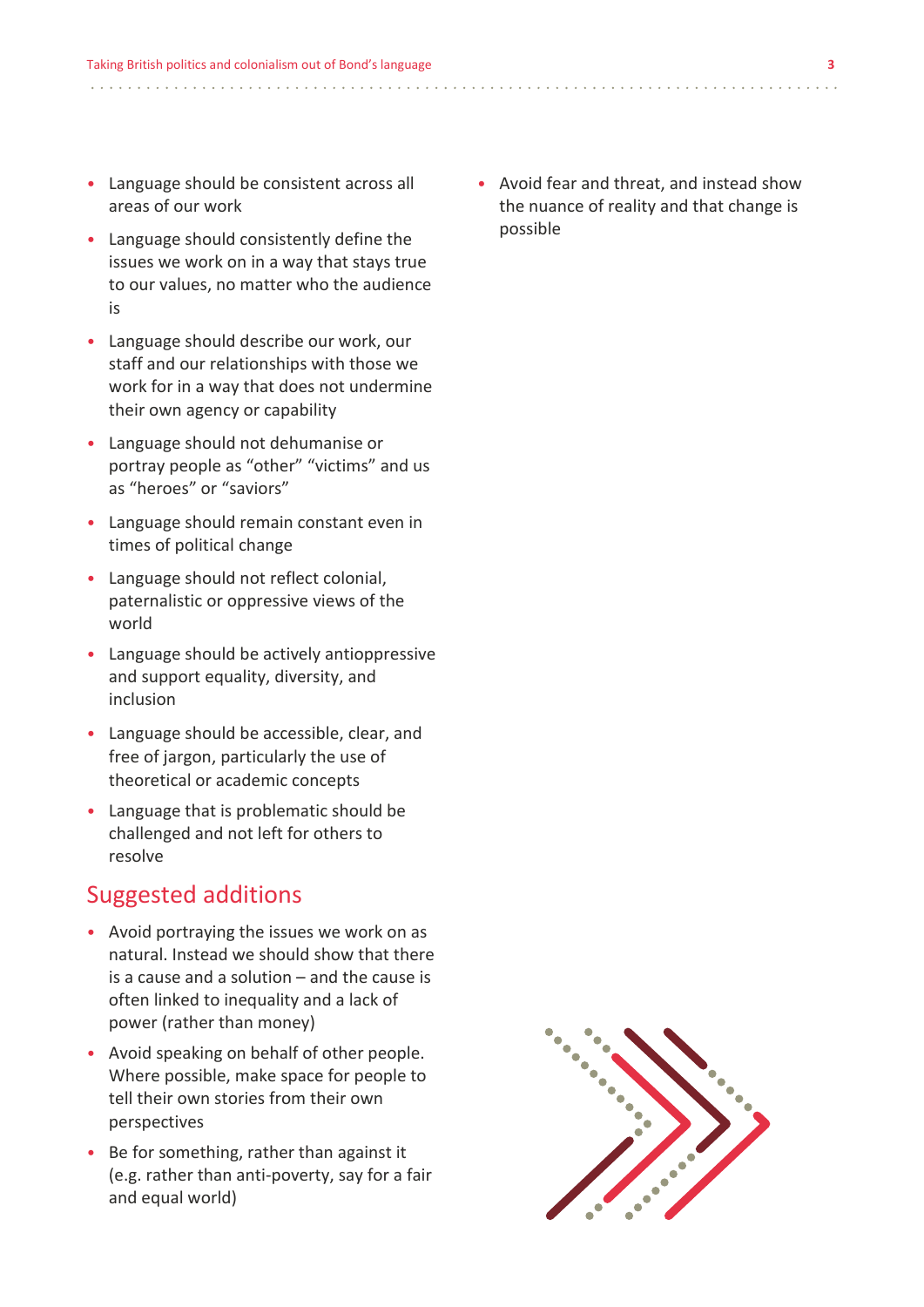Г

# 1. Bond's depoliticised and decolonised language grid

| No                                                                                                                                                                              | <b>Alternatives</b>                                                                                                                                                                                                                                                                  |
|---------------------------------------------------------------------------------------------------------------------------------------------------------------------------------|--------------------------------------------------------------------------------------------------------------------------------------------------------------------------------------------------------------------------------------------------------------------------------------|
| Language that harks back to<br>colonialism e.g. or "global leader"<br>"global superpower" "force for<br>global good"                                                            | "UK playing its part" instead of "UK leadership"<br>UK playing a positive role in the world<br>UK working in partnership<br>UK working in solidarity with XXX                                                                                                                        |
| <b>British values</b>                                                                                                                                                           | Fairness, democracy, freedom and human rights<br>are values that should underpin how and where<br>we invest UK aid<br>Shared/human values                                                                                                                                            |
| <b>British expertise</b>                                                                                                                                                        | Specific experience and use validating language<br>around lived experience                                                                                                                                                                                                           |
| Levelling up                                                                                                                                                                    | Making societies fairer                                                                                                                                                                                                                                                              |
| Beneficiary, world's poorest, most<br>vulnerable people, marginalised<br>people, poor people, people in<br>need, voiceless (people have a<br>voice we've just been ignoring it) | the communities we work with, people who have<br>been marginalised / people who have been<br>excluded / people who have not been listened to,<br>under-represented groups/communities, "people<br>that live on less than £2 a day", people in need of<br>support, people left behind |
| Developing countries,<br><b>Third</b><br>World, Global south, sub-Saharan<br>Africa                                                                                             | Lower Income Countries, Middle Income Countries,<br>Fragile and Conflict Affected States, "the countries<br>we/NGOs work in", regions, countries, world's most<br>fragile states                                                                                                     |
| Mutual prosperity, aid in the<br>national interest / public interest                                                                                                            | Support that works for people who have been<br>marginalised                                                                                                                                                                                                                          |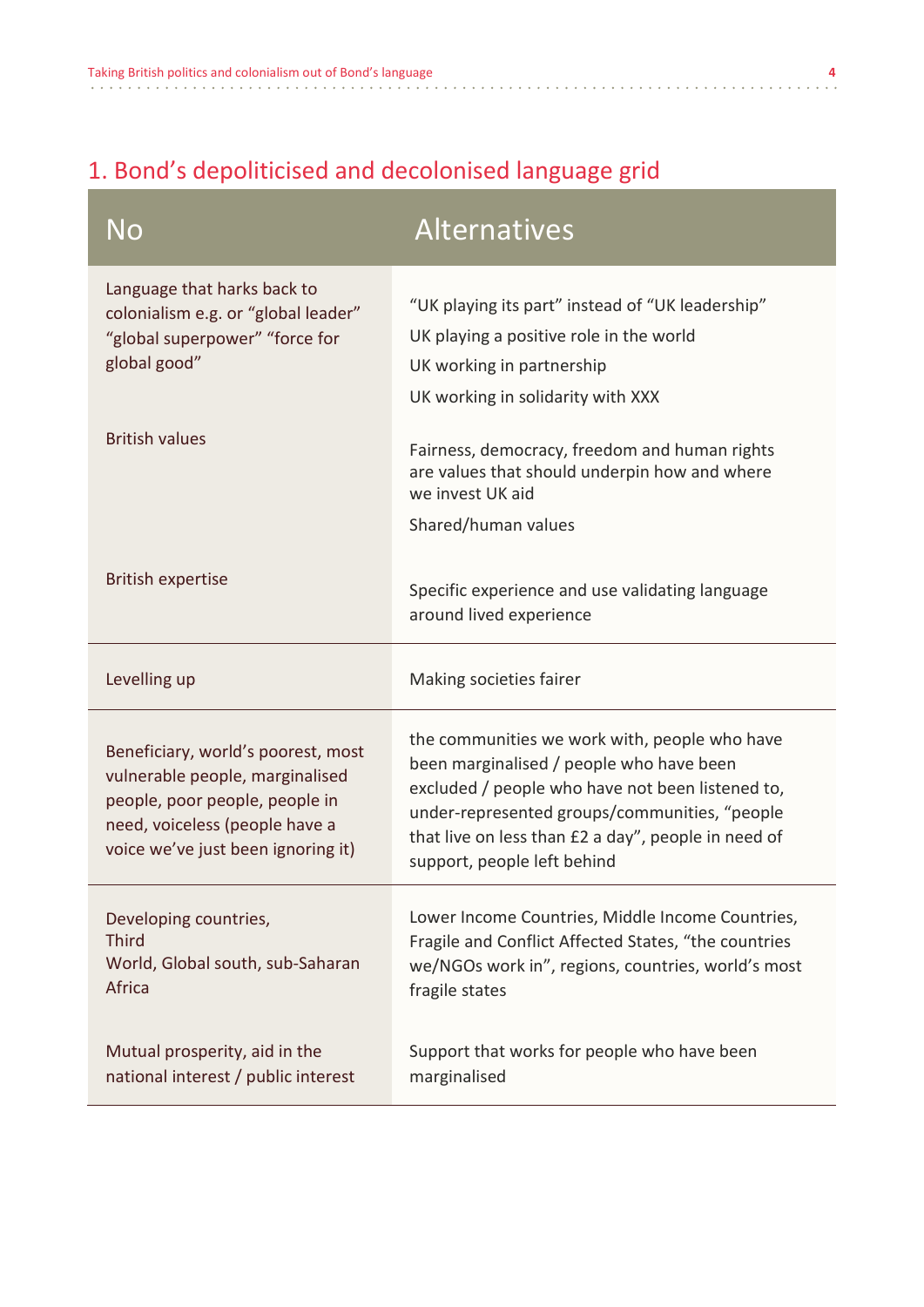| Combative language e.g. "fighting<br>global poverty"           | Tackling global poverty / address global poverty                                                                                                                  |
|----------------------------------------------------------------|-------------------------------------------------------------------------------------------------------------------------------------------------------------------|
| Capacity building                                              | Sharing learning and knowledge, community<br>organising and movement building, community led<br>development                                                       |
| No                                                             | <b>Alternatives</b>                                                                                                                                               |
| Localisation, shift the power                                  | Locally-led, shifting power and resources to<br>communities                                                                                                       |
| Empowerment / empowering                                       | 'communities claiming their rights' use language<br>that talks about 'autonomy' or 'equality' or 'rights'<br>instead                                              |
| Working for / helping / saving /<br>giving                     | Working with/standing in solidarity with/the<br>communities we work alongside                                                                                     |
| Aid                                                            | 'Social Development Finance'. 'Official Social<br>Development Finance.' 'International SDG Finance'.<br>Even 'Official Development Assistance' would be<br>better |
| In the field/on the ground<br>(sounds colonial / militaristic) | In [insert name of location], or rather than "colleagues<br>who work on the ground" say "colleagues who work with<br>communities"                                 |

## 2. Grey phrases

Below are the words and phrases that we believe in some contexts are ok:

| Phrase               | Reason                                                                  |
|----------------------|-------------------------------------------------------------------------|
| Put an end to global | This works as a better alternative to "fighting global poverty", though |
| poverty              | it's a large claim                                                      |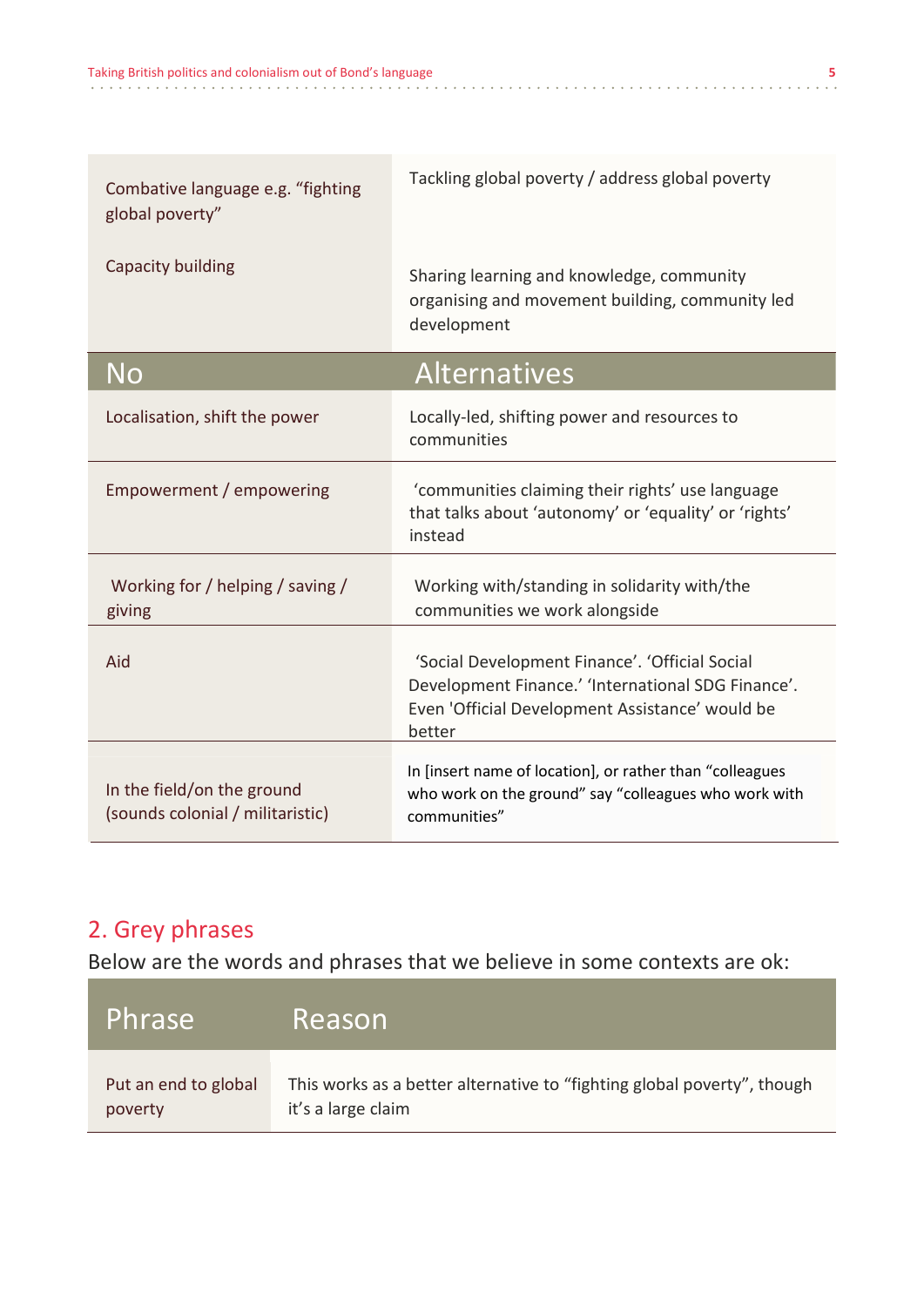| Leave no one<br>behind                                                     | Suggests people who are being marginalised have no agency, but this<br>is a key concept to the SDGs so ok to use in an SDG context                                                                                                                                                                                                                |
|----------------------------------------------------------------------------|---------------------------------------------------------------------------------------------------------------------------------------------------------------------------------------------------------------------------------------------------------------------------------------------------------------------------------------------------|
| National security                                                          | Ok but would prefer "shared security"                                                                                                                                                                                                                                                                                                             |
| <b>Experts</b>                                                             | Only if we are talking about specified area of expertise e.g. not<br>'expert on East Africa' but 'expert on nutrition programmes in East<br>Africa' or 'expert on global education policy'                                                                                                                                                        |
| <b>Elites</b>                                                              | Not to be used when describing ourselves but ok when talking about<br>"elites" as a descriptor of a group of people in society                                                                                                                                                                                                                    |
| Leadership                                                                 | Only ok to use if we can validate claims of "leadership" with evidence                                                                                                                                                                                                                                                                            |
| Soft power                                                                 | "Diplomacy" is better                                                                                                                                                                                                                                                                                                                             |
| Value for money<br>(VfM)                                                   | If holding the govt to account for VfM meaning quality programmes<br>that do not waste money, or when talking about the importance of<br>having a specific select committee for ODA = YES, if referring to<br>ensuring VfM for the British taxpayer = NO because this risks<br>endorsing poor quality programmes or cutting corners to save money |
| "Force for global<br>good" "global<br>Britain" "build back<br>better" etc. | Parroting back phrases to hold government to account is ok, but<br>needs to be in quotation marks to make it clear it isn't our<br>language and should be used sparingly                                                                                                                                                                          |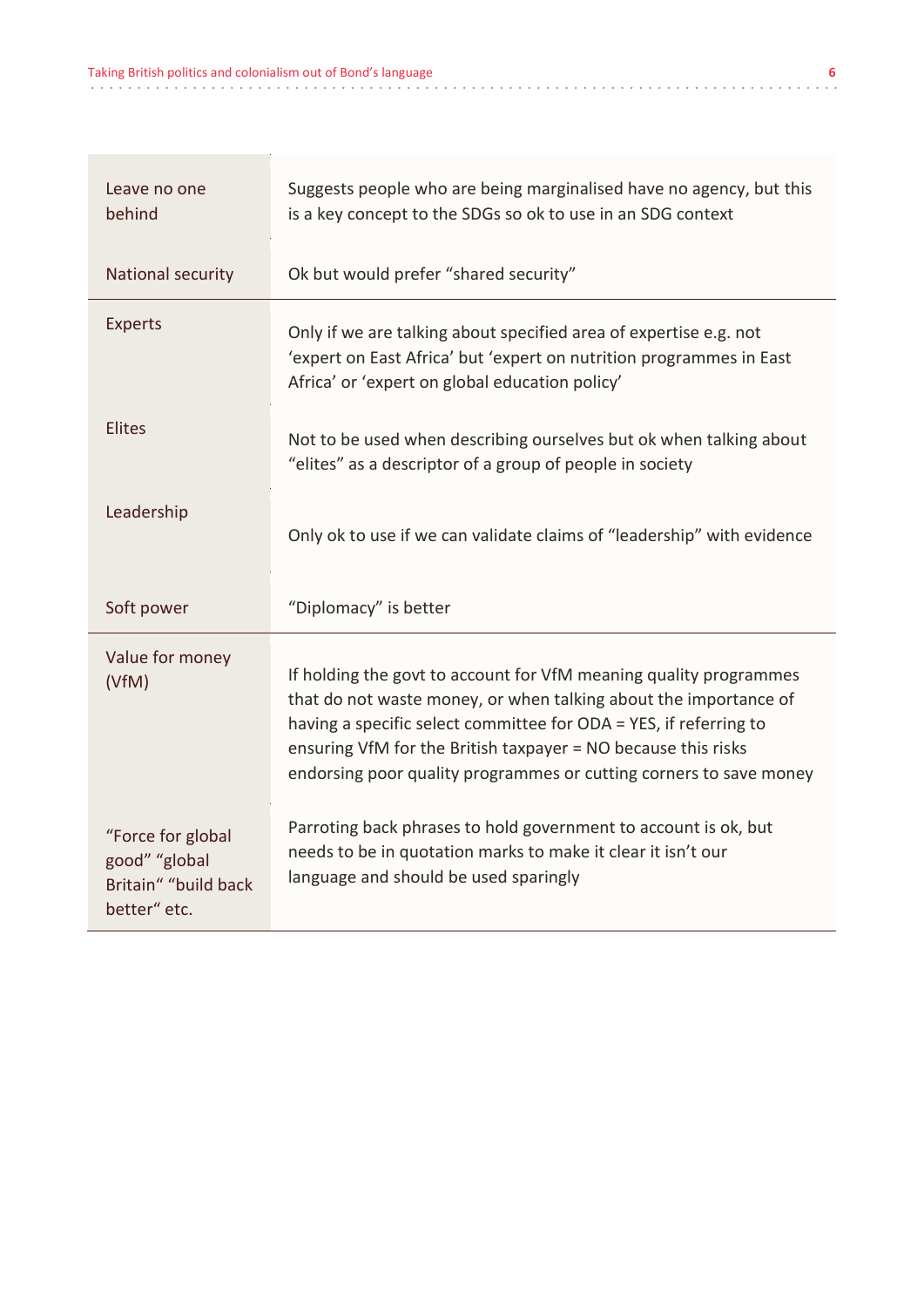#### **Resources**

- Health Poverty Action: A Practical Guide for Communicating Global Justice & Solidarity
- Common Cause Handbook
- PIRC guide on framing the economy
- PIRC guide on framing equality
- PIRC blog on "The Narratives we Need"
- Dochas code of conduct on images and messages
- Jonathan Glennie's paper on 'Global Public Investment' - which links the work on language as only one component of a broader shift in our thinking about the purpose and structure of international development work and the role of NGOs etc